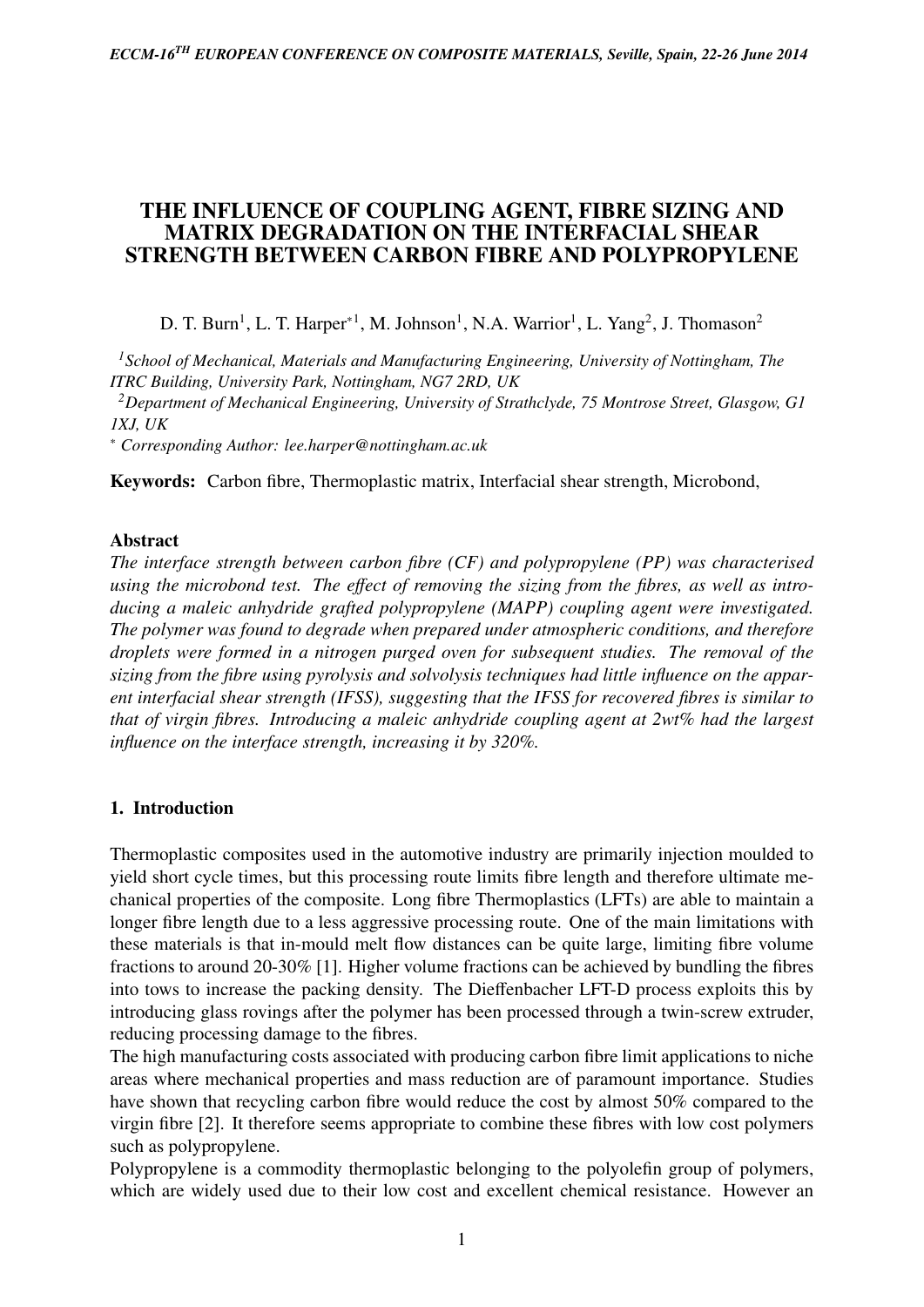inherent property of the polyolefin group is that they are nonpolar which means that they have a low chemical affinity with other materials, therefore much of the interface strength is provided by mechanical interlocking and compressive residual stresses created during cooling. Additionally, carbon fibre is coated with an epoxy compatible sizing, which may not be compatible with thermoplastic matrices. The introduction of coupling agents can increase the mechanical properties of composites manufactured with polyolefin matrices by promoting chemical interaction with the fibre. [3].

The mechanical performance of the composite at the macro-scale is heavily influenced by the micro-scale interface, which governs the stress transfer capability of fibre reinforced composites. Additionally, the strength of the interface determines the composite failure mode; for example, fibre pull-out versus fibre fracture. In the literature a number of methods have been used to quantify the interface for fibre reinforced composites, however there is a debate over the repeatability of data between research groups and test methods [4].

There has been no standardised method developed for composites interface testing, which is the primary cause for data scatter in the literature and has prevented ratification of individual results. In general, interface testing is therefore used as a qualitative method to assess the effect of processing.

Of the tests adopted the microbond test has been widely researched, with a number of authors conducting FE analysis on experimental parameters to reduce data scatter [5]. A typical microbond force-displacement plot is shown in figure 1, the large reduction in force (at 3) is assumed to be complete interfacial debonding and the peak force is used to calculate the apparent interfacial shear stress (IFSS) using equation (1).  $F_{max}$  is the maximum force and  $d_f$  and  $l_e$  are the fibre diameter and embedded length respectively.



Figure 1. Microbond force-displacement plot for CF/MAPP

There is debate in the literature as to whether the assumptions for the IFSS are valid for the systems tested [6]. For example the deformation associated with debonding is assumed to be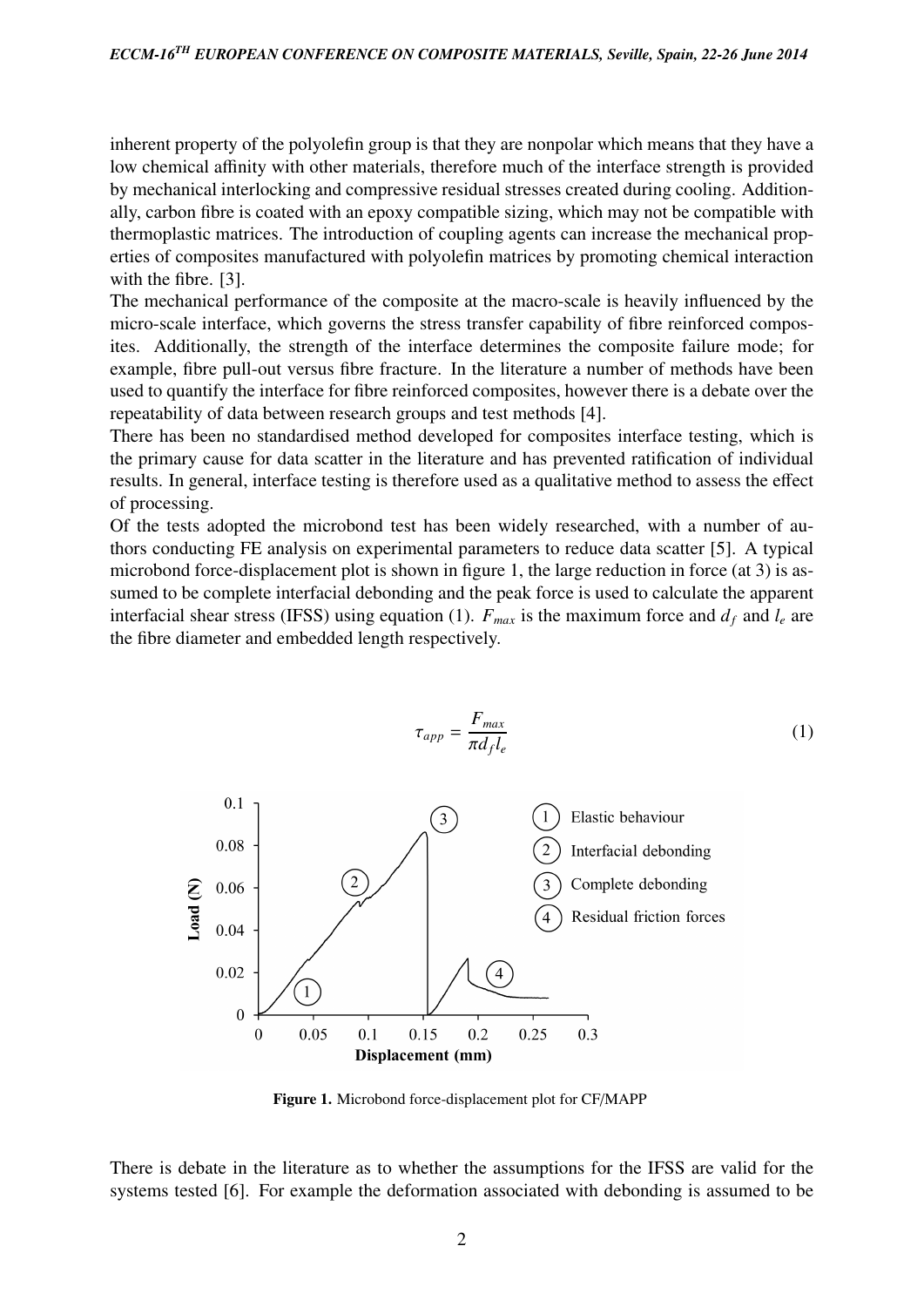elastic, although some authors have noted that for thermoplastic systems this may not be the case [7]. Further inspection by the authors showed that plastic deformation had occurred potentially invalidating the results.

# 2. Experimental

# *2.1. Materials*

T700SC-60E 12k tow carbon fibre, supplied by Toray Co., ltd, was used as the reinforcement as it is widely used in commercial automotive applications. An isotactic homopolymer polypropylene (576P), supplied by Sabic, with a melt flow index of 19g/10min (at 230◦C and 2.16kg), was used as the matrix, supplied in pellet form. A maleic anhydride grafted polypropylene coupling agent (G3015) was supplied by Eastman, UK in granular form and in all cases was mixed with the polypropylene at 2wt.%. For the benchmark epoxy microbond samples, a development epoxy powder system (DLS1776) was provided by Hexcel, UK.

# *2.2. Sample Preparation*

Three fibre permutations were used for the study; virgin T700 fibre, a pseudo-recycled fibre where the sizing was removed by pyrolysis (CFP) and a pseudo-recycled fibre, where the sizing was removed by solvolysis (CFS) in accordance with [8] and the manufacturers guidelines. The CFP fibres were heated in a furnace to 550◦C for 15 minutes, and subsequently put in a water bath in an ultrasonic cleaner for 30 minutes, before being dried at 80◦C for a week. For the CFS fibres, 2g of virgin T700 carbon fibre were soaked in 100cm<sup>3</sup> of acetone for a week at room temperature. The fibres were then washed three times using fresh acetone, and then refluxed in 200cm<sup>3</sup> of boiling tetrahydrofuran (THF) for 72hrs. The fibres were washed a further three times with fresh THF, and then dried at 80◦C for a week.

The maleic anhydride was mixed with the PP at 2wt.% in a Prism TSE twin screw extruder at 200◦C. The screw speed was 120rpm and the feeder speed was set to 80rpm. The extruded material was subsequently pelletised.

The method for producing carbon fibre/polypropylene samples was the same as in [4]. The droplets were formed in a nitrogen-purged oven for the non-degraded samples and under atmospheric conditions for the degraded samples. The oven temperature was set at 220◦C and the samples were kept at this temperature for 5 minutes.

A different method was used to prepare the carbon fibre/epoxy samples. The epoxy used was B-staged, enabling it to be melted and pulled into a fibre without curing. The epoxy was much more brittle than PP which prevented it from being tied onto the carbon fibre. A soldering iron was used to apply heat to a epoxy strand, making it coil around the fibre, to secure it in place. These samples were transferred to a preheated oven at 125◦C to cure for 25 minutes, in accordance with the manufacturer's cure cycle. Once the droplets were produced, the samples were transferred to card tabs to control the fibre free length, which was kept constant at 20mm (Figure 2) and allow alignment with the fibre in the loading direction.

The oxidation induction time was measured in accordance with BS 2782:Method 134A to confirm that degradation was taking place in the polypropylene. A TA Instruments Q2000 DSC was used to heat the virgin polypropylene at 10◦C/min over the range of 190 - 240◦C.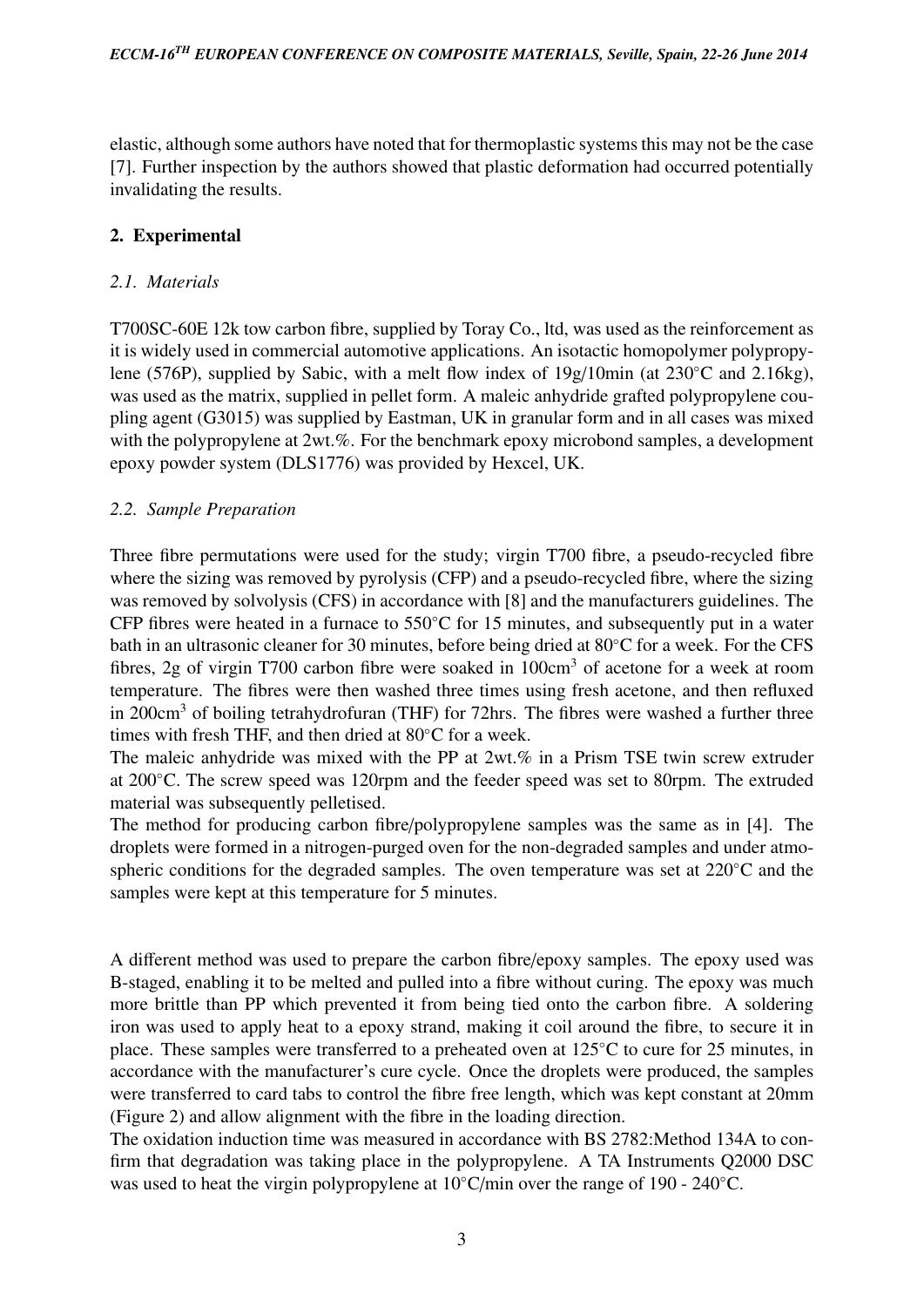A Veeco Dimension 3000 SPM system atomic force microscope (AFM) was used to measure the surface roughness of the recovered fibres. The AFM was used in tapping mode and a scan area of 1.5 x 1.5 $\mu$ m was measured for each sample. 12 scans were carried out for each fibre type, with 2 scans per fibre. An open-source analysis package (Gwyddion) was used to analyse the output and calculate the  $R_a$  and  $R_z$  values. The background of the fibre was removed by a  $2^{nd}$ order polynomial algorithm and the R*<sup>a</sup>* and R*<sup>z</sup>* values were calculated using a moving average calculation.

# *2.3. Experimental Apparatus and Procedure*

The card tabs were suspended from the punched hole, onto a steel hook attached to a 10N load cell on an Instron tensile testing machine (Model 3342) during the microbond test. A fixture [4] comprising two knife edges, which are movable by micrometer heads, constrain the droplet vertically. The knife edge separation could be finely controlled by the micrometers and was kept constant for each test. Positioning of the knife edges was aided by the use of a stereo microscope at  $x$ 45 magnification. Initially the knife edge separation was  $7\mu$ m, (i.e. the diameter of the fibre), however it was later found that for some tests the knife edges were damaging the fibres and causing premature failure in the samples. The knife edge separation was therefore increased to  $10\mu m$  and the test was carried out at a constant rate of 0.1mm/min. Non-axisymmetric samples and samples that failed by fibre failure were not included in the results.

After testing the samples were re-examined under a microscope to check pure debonding had occurred and for re-measurements of the embedded length. Approximately 20 test were used to obtain the IFSS value.



Figure 2. microbond test set-up (left), CF/Epoxy droplet viewed by microscopy (right)

### 3. Results and Discussion

For the purpose of this study an epoxy benchmark was also tested to assess how the experimental set-up compared with other papers. It was found that the epoxy benchmark had an IFSS of 45.79MPa±4.99, which is between 35-45% lower than other values reported in the literature for other similar systems [9, 10]. A summary of the IFSS values is given in table 1.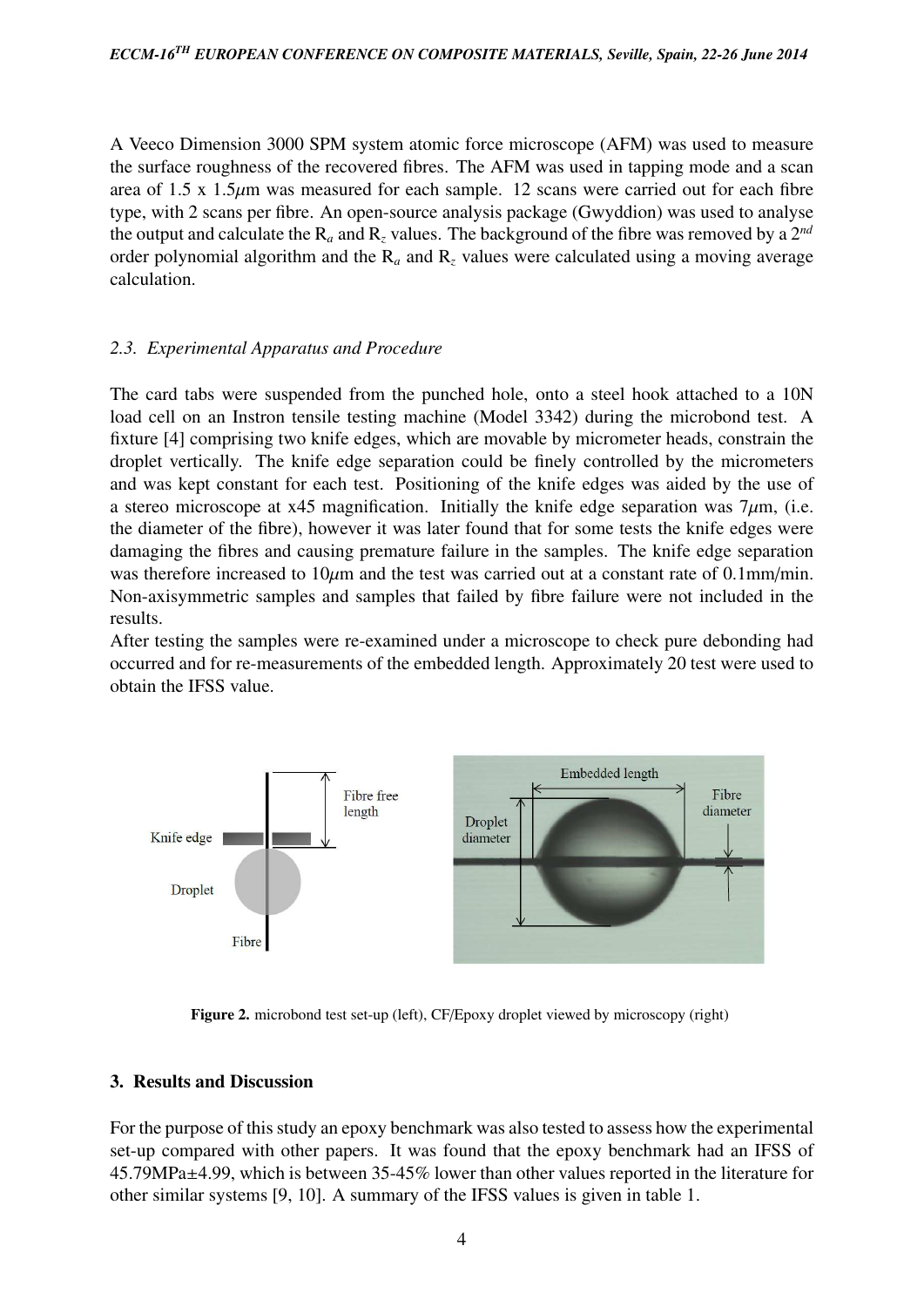| Sample               | <b>IFSS</b> |         |
|----------------------|-------------|---------|
|                      | Average     | St dev. |
| CF/PP (degraded)     | 3.6         | 1.5     |
| CF/PP (non-degraded) | 7.7         | 1.4     |
| CFP/PP               | 8.1         | 1.7     |
| CFS/PP               | 10.3        | 0.9     |
| CF/MAPP              | 32.3        | 3.8     |
| CFP/MAPP             | 35.2        | 2.9     |
| <b>CFS/MAPP</b>      | 35.4        | 4.9     |
| CF/Epoxy (benchmark) | 45.8        | 5.0     |

Table 1. Summary of interfacial shear strengths for tested droplets

#### *3.1. The e*ff*ect of degradation*

Figure 3 shows the effect of oven temperature on the oxidation induction time (OIT) of the polypropylene used in this study. Considering most microdroplet samples are prepared at temperatures close to 220◦C, and the OIT reduces from 68.15mins to 2.97mins between 190 and  $220^{\circ}$ C, it suggests that some thermal degradation may occur during processing. This is accentuated, as precise temperature control may not be possible when inserting specimens into a hot oven. Assuming the temperature of the oven drops when the door is opened to insert specimens, the temperature may then overshoot during the heating phase. An increase in temperature of 10◦C to 230◦C, reduces the OIT to 1.35mins.



Figure 3. Oxidative induction time for polypropylene (Sabic 576P)

The degraded microbond samples had an IFSS of  $3.62 MPa \pm 1.51$ , similar to that found in [11], whereas the non-degraded samples had an IFSS of 7.69MPa±1.36. This is pertinent, as this suggests that even a very short period of time at elevated temperatures can have a significant impact on the degradation of the polymer and therefore the interfacial properties. For all the subsequent tests, the microdroplets were formed under nitrogen.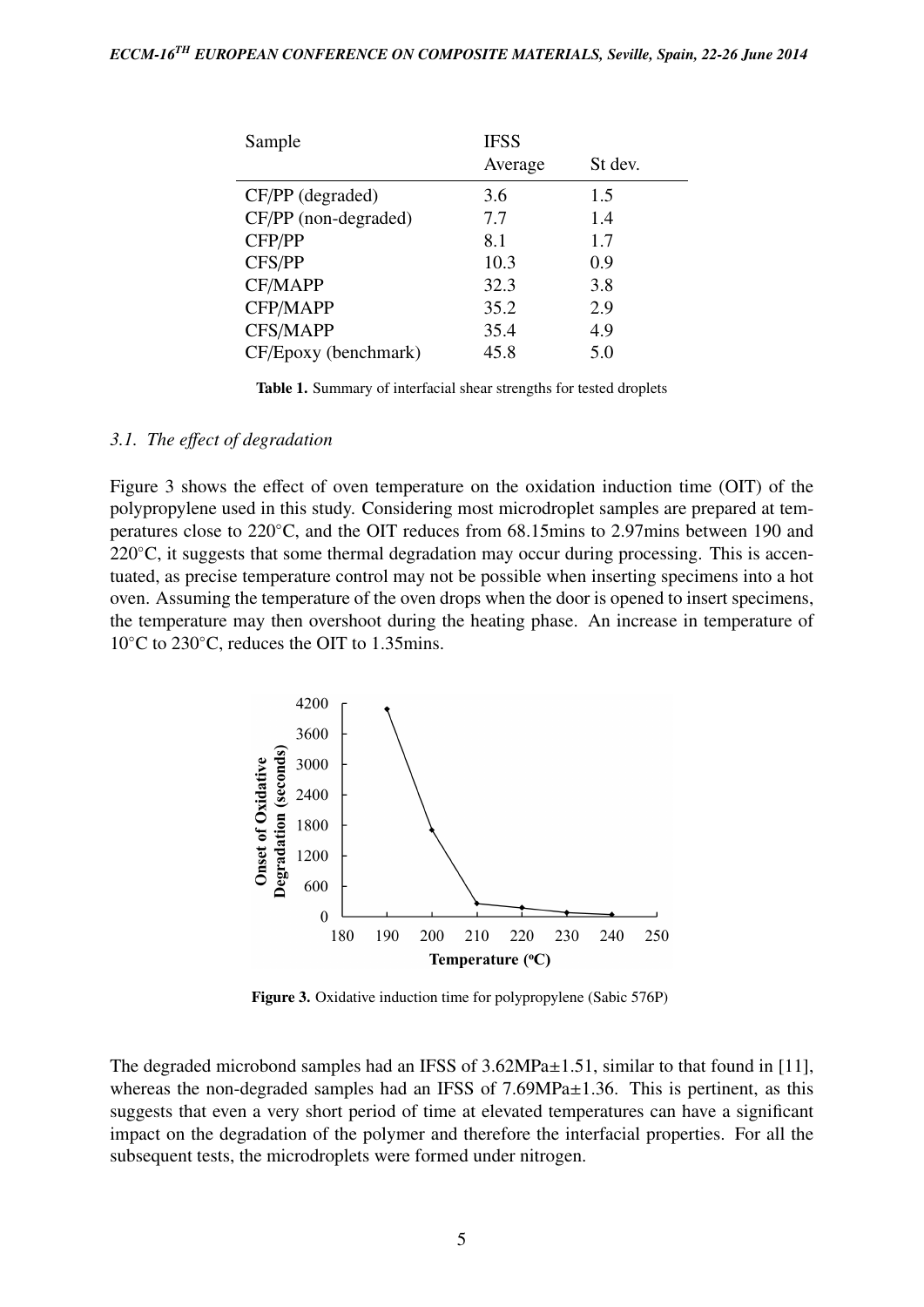#### *3.2. The e*ff*ect of using a coupling agent*

Introducing MAPP at 2 wt.% increased the IFSS by 320% from 7.69MPa±1.36 to 32.25MPa±3.82, which is much higher than other values reported in the literature for a similar system [11]. For the CF/PP samples to have an interface strength similar to that of CF/epoxy, suggests that some chemical bonding has occurred with the addition of the coupling agent.

The confidence in the IFSS value has been found to decrease as the IFSS increases, the ratio of successful tests to unsuccessful tests (confidence level) for the CF/MAPP samples was very low compared to the CF/PP samples, with almost 70% of the samples failing by fibre breakage. This suggests that the average values of the successful test are therefore lower bound results, as samples with higher interface strengths failed by fibre breakage as opposed to interface failure. Samples that failed in the fibre were discounted from the average IFSS calculation. Figure 4 shows the relationship between confidence level and the IFSS for the studies that have been performed in this paper.



Figure 4. Relationship between confidence level of successful test and IFSS

#### *3.3. The e*ff*ect of fibre sizing*

Removing the sizing marginally increased the interface strength, for both the pyrolysis and solvolysis samples without MAPP. The IFSS were 8.05MPa±1.66 and 10.33MPa±0.89 respectively and with maleic anhydride they were 35.43MPa±4.99 and 35.21MPa±2.88 respectively. For the samples with no MAPP, the interface strength may have been increased due to further mechanical interlocking between the fibre and matrix. Atomic force microscopy was carried out to quantify the change in surface roughness with the two sizing removal techniques. The results of the AFM are shown in Table 2, and sample topologies of the fibres are shown in figure 5.

The pyrolysis samples and as-received fibre samples have similar R*<sup>a</sup>* values which can be attributed to debris on the surface of both fibres. The pyrolysis samples show signs of residual char on the surface, and there were lumps of sizing agent present on the surface of the as recieved samples, both of which increase the surface roughness. Interestingly, the as received samples were expected to have the lowest surface roughness, but when the filaments were extracted from the fibre bundles sizing was removed leaving an uneven layer on adjacent fibres.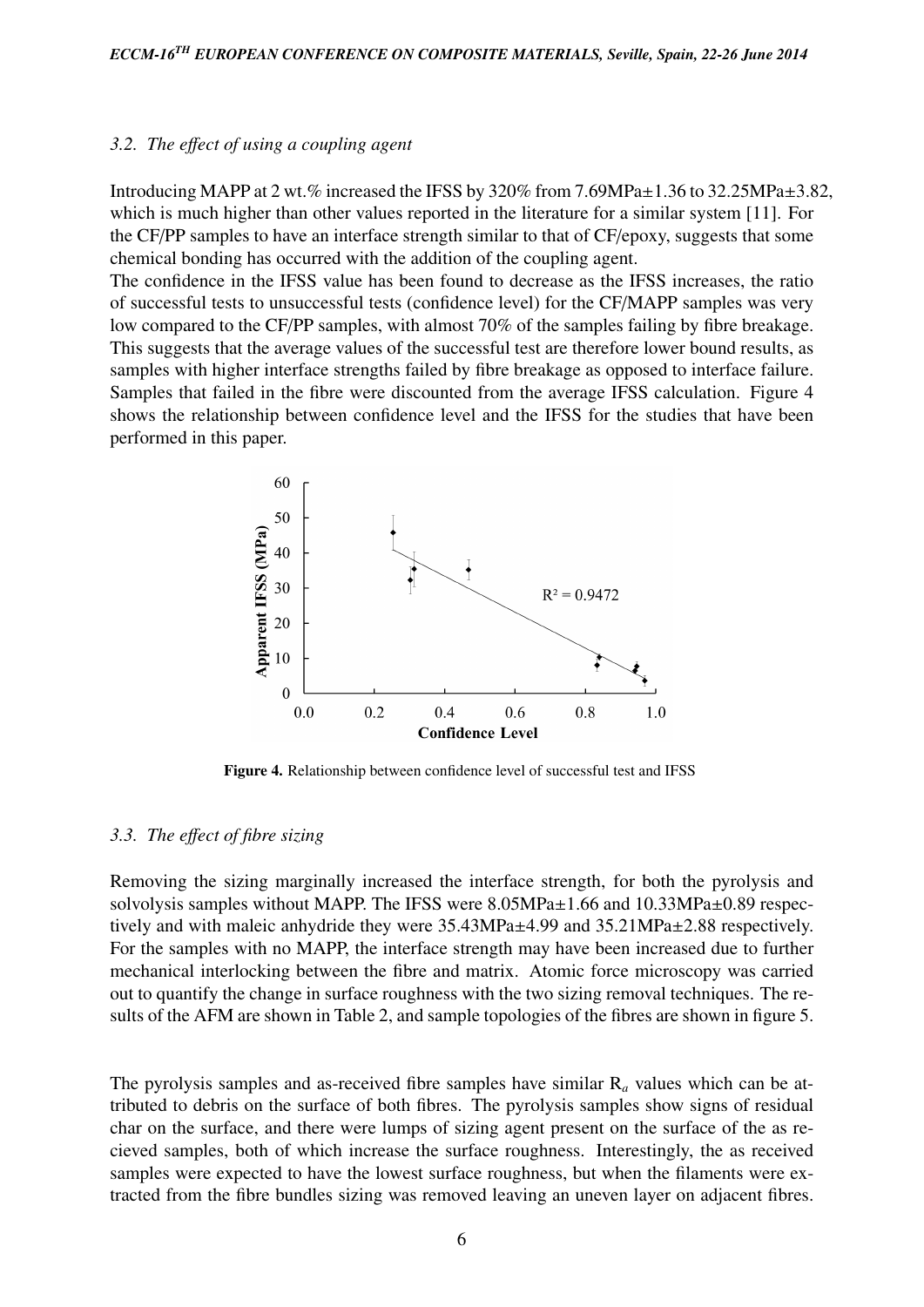This is significant for the microbond test method, especially where mechanical interlocking dominates the IFSS, as these uneven surfaces lead to further data scatter. At the macroscale, this would not be apparent as fibres usually remain in tow form, but this may require further investigation to quantify the effect on the IFSS. The interface strength for the samples with maleic anhydride appears to be dominated by chemical coupling, although the IFSS values for both the pyrolysis and solvolysis samples were 10% higher than the received fibre. This unlikely to be explained by the surface roughness of the fibres however, as there is not a significant difference between the  $R_a$  and  $R_z$  values.

| <b>Fibre Treatment</b> | $R_a$ ( $\mu$ m) |         | $R_z$ ( $\mu$ m) |         |  |
|------------------------|------------------|---------|------------------|---------|--|
|                        | Average          | St dev. | Average          | St dev. |  |
| As Received            | 6.92             | 4.66    | 18.63            | 11.97   |  |
| <b>CFP</b>             | 7.18             | 6.65    | 16.17            | 8.26    |  |
| CFS                    | 4.04             | 2.65    | 12.37            | 7.00    |  |



Table 2. Results from AFM microscopy on the surface roughness of the fibres

Figure 5. Sample AFM images for each fibre permutation

# 4. Conclusions

The objective of this study was to investigate the adhesion between carbon fibre and polypropylene. The importance in understanding interactions at the microscale is paramount as ultimately these properties affect the macroscale mechanical properties. The potential future use of recycled fibre has prompted whether lower cost thermoplastic matrices, with low cycle times and high chemical resistance can be utilised. The removal of fibre sizing by pyrolysis yielded at 5% increase in the IFSS, and sizing removal by solvolysis increased the IFSS by 34%. This demonstrates that recovered fibres may not need additional sizing to be added to be effective with this polymer. The addition of maleic anhydride had the largest effect on the IFSS, with a 320% increase over the base polymer. The value of the IFSS for the maleic anhydride modified samples was much higher than other values reported for similar systems in the literature, which suggests that other authors may have tested degraded samples.

Matrix degradation is therefore a key factor in the interface strength measurement, The IFSS was 43% higher for samples prepared under nitrogen, compared with those prepared under atmospheric conditions. DSC on the virgin polypropylene showed that degradation occurred after less than 3 minutes at typical sample processing temperatures for the microbond test.